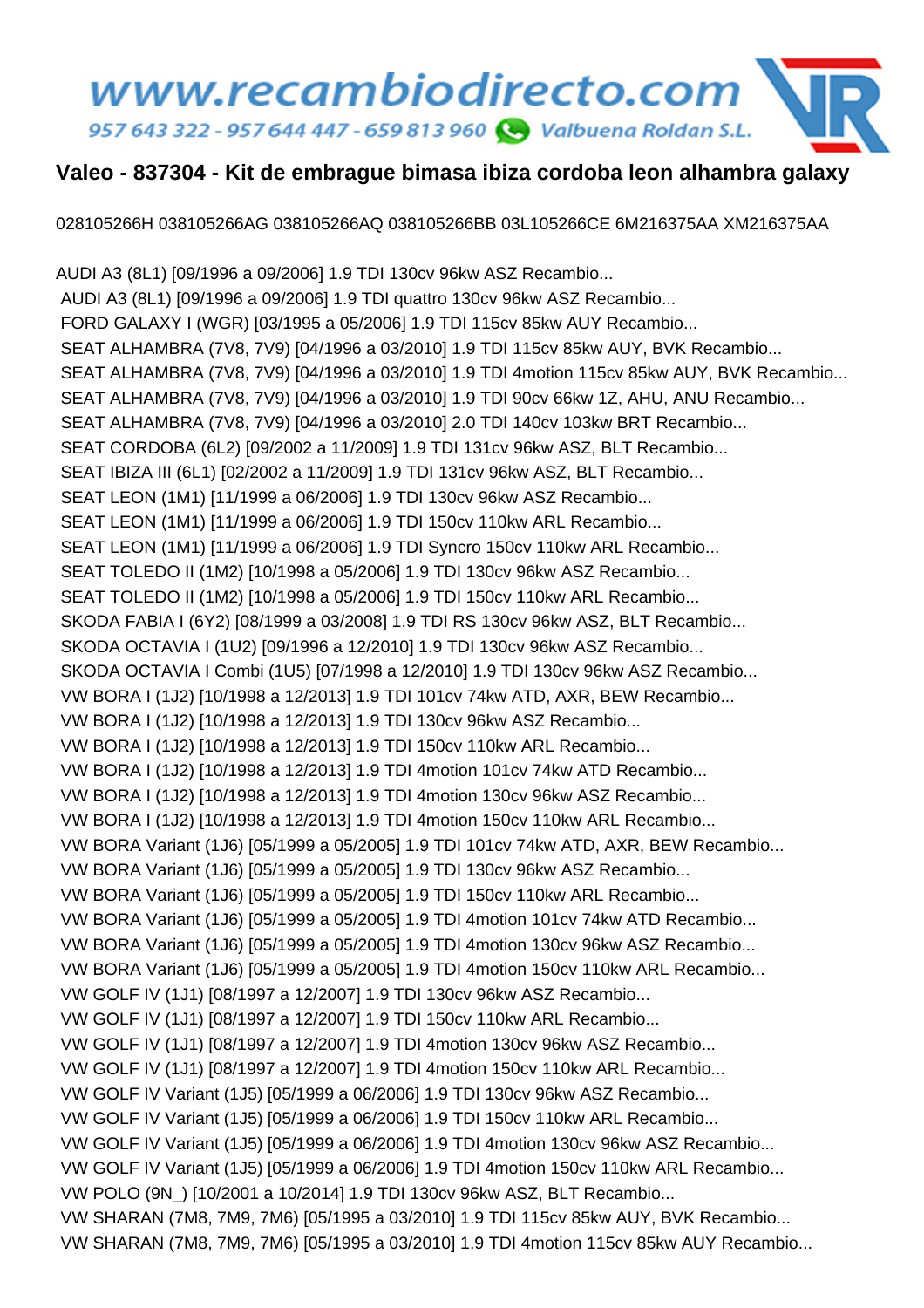VW SHARAN (7M8, 7M9, 7M6) [05/1995 a 03/2010] 1.9 TDI 90cv 66kw 1Z, AHU, ANU Recambio... VW SHARAN (7M8, 7M9, 7M6) [05/1995 a 03/2010] 2.0 TDI 140cv 103kw BRT



**Para consultar precios y condiciones les recomendamos que acceda a nuestra tienda:**

 **http://www.recambiodirecto.com**